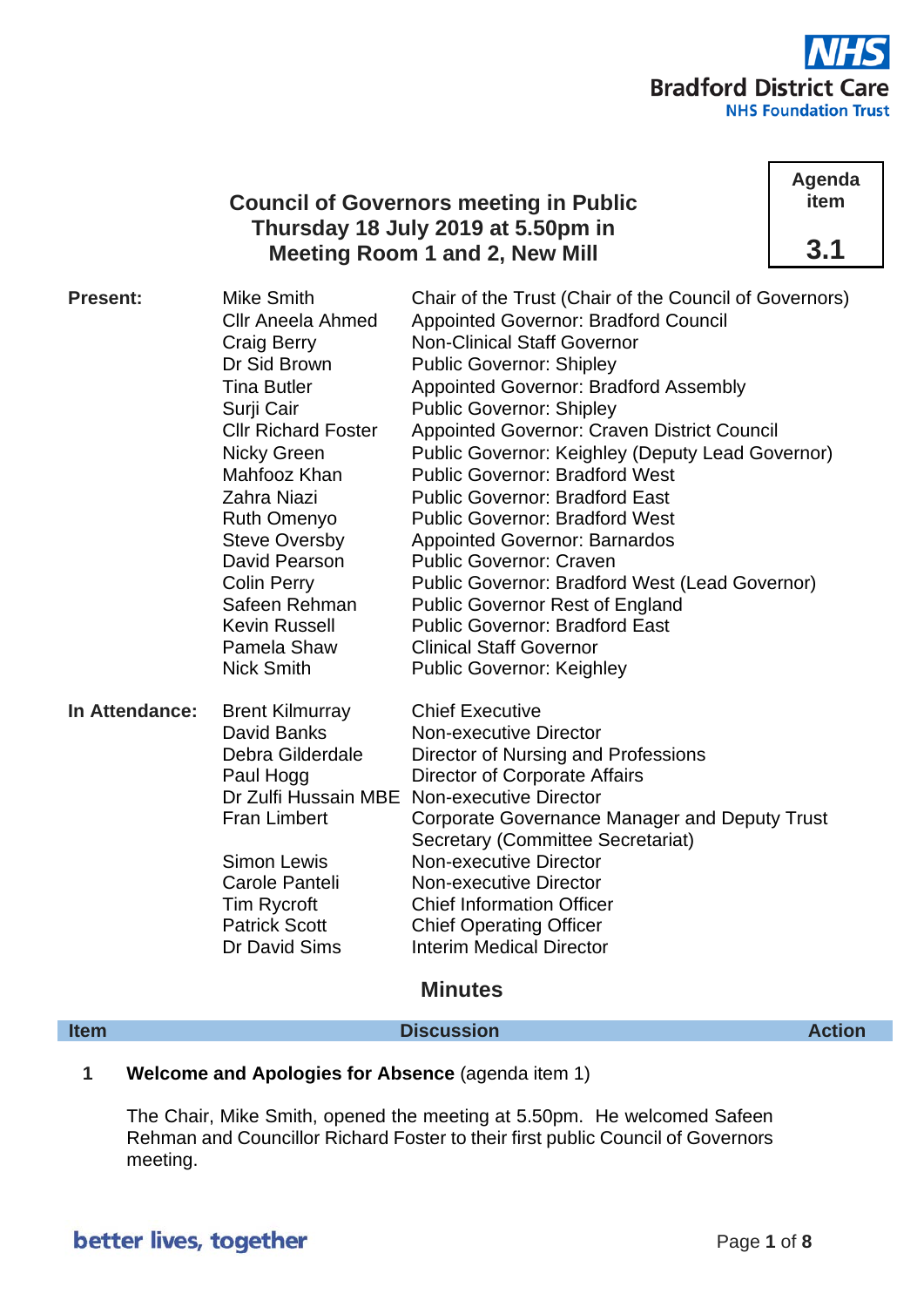

Apologies for absence had been received from: Ishtiaq Ahmed, Appointed Governor - Sharing Voices; Prof John Bridgeman, Appointed Governor - Bradford University; George Deane, Public Governor – Bradford South; Councillor Robert Hargreaves, Appointed Governor – Bradford Council; and Rupy Hayre, Public Governor – Bradford East.

The Council was quorate.

#### **2 Declarations of Interest** (agenda item 2)

No declarations of interest were made.

### **3 Minutes/Matters Arising from the Public Meeting Held on 16 May 2019** (agenda item 3)

The minutes of the Public meeting held on 16 May 2019 were accepted as a true record, subject to the following amendments:

• Section 4 Feedback from Governors - to include: discussion from Nick Smith on peer support; and the offer from Mr Smith to run a Bite Size training session on peer support.

**Nick Smith**

**FL**

• Section 5 Chair's Report – discussion that took place on Mindful Employer to state 'charter' and not 'scheme'.

#### **4 Feedback from governors and Open House meetings** (agenda item 4)

The Corporate Governance Manager shared details of a NHS Providers event that Dr Brown and herself had attended. Taking place on 19 June 2019, the event focused on governor and membership engagement. **Dr Brown had written feedback following attendance and it was agreed that this would be shared with governors in the Friday Folder.**

Next, the Council discussed the last West Yorkshire and Harrogate Integrated Care System Mental Health collaboration event. Colin Perry outlined the topics that had been presented at the event on 24 June 2019, which included local service provision and the strategic direction of the collaboration. The event offered opportunities for discussion and feedback between the four local mental health providers, the Trust; Leeds Community Healthcare; South West Yorkshire NHS Foundation Trust; Leeds and York Partnership NHS Foundation Trust. The Council noted that feedback from Trust governors had been provided to the Chair who had shared it with the Committee-in-Common. The importance of partnership work and engagement opportunities was noted.

#### **The Council of Governors:**

• **noted the updates that had been provided by governors and thanked them for their contribution.**

better lives, together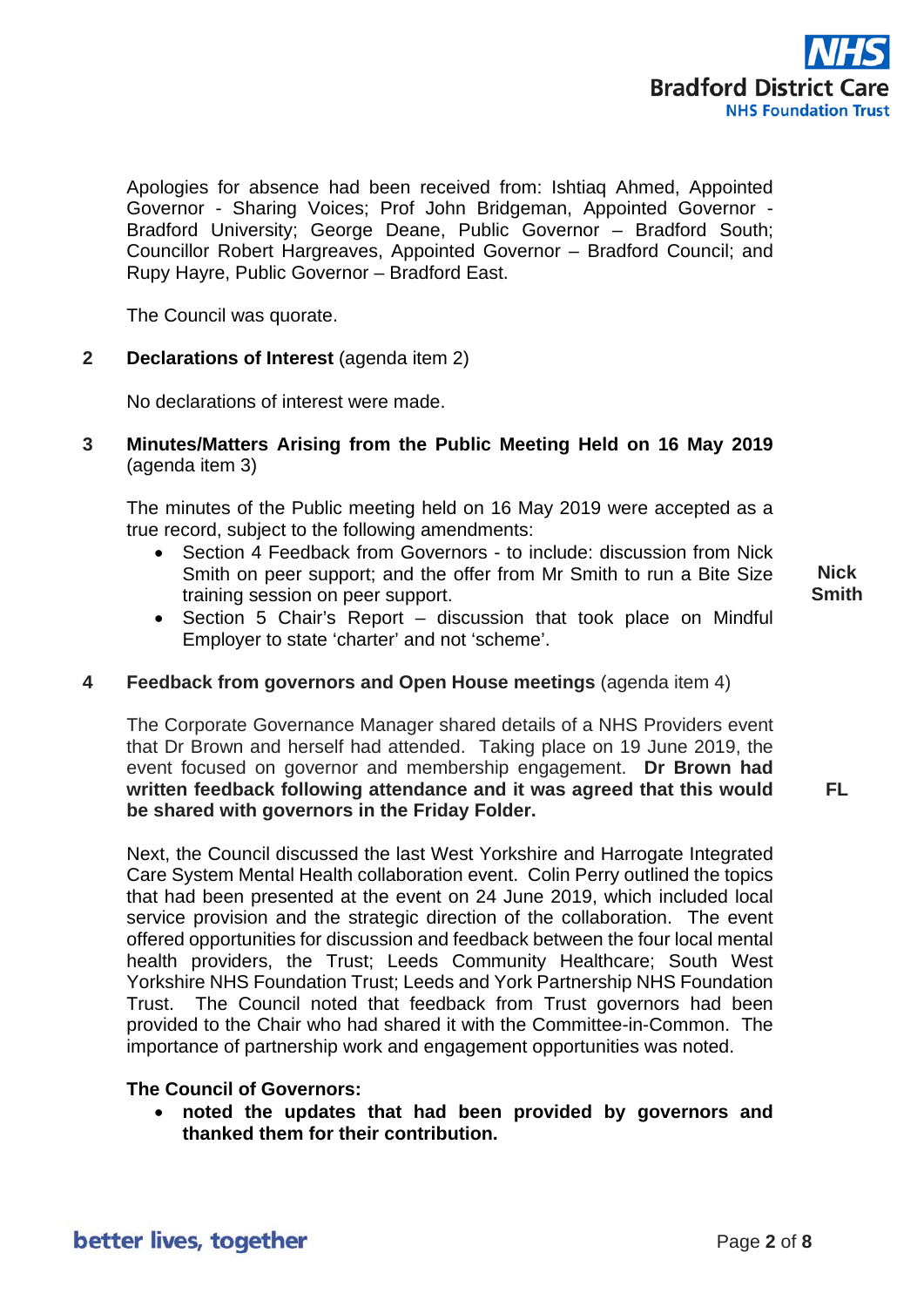

### **5 Chair's Report (including governor evaluation)** (agenda item 5)

Mike Smith presented the Chair's Report. The Chair outlined details of three new governors who had been appointed since the last Council meeting. He welcomed Professor John Bridgeman, Bradford University; Councillor Richard Foster, Craven Council; and Councillor Robert Hargreaves, Bradford Council. The Council noted the five governor seats that were available as part of the summer 2019 election and the work that had taken place to support the election campaign.

Next, the Chair went onto outline the system partnership work that had taken place. It included updates on mental health service provision across West Yorkshire and Harrogate; joint clinical commissioning group arrangements across Bradford; a refreshed memorandum of understanding for Airedale, Wharfedale and Craven Health and Care Partnership.

The Council welcomed the implementation of the 'functional model of medical care' in the Mental Health Care Group. Mr Perry noted that the model supported the Trust initiative 'Care Closer to Home'. The Council congratulated the Trust on the successful implementation of the model and the collaboration between different professional groups within the multidisciplinary teams.

Finally, the Chair outlined the work that had taken place as part of the governor evaluation which had resulted in seven governor priorities being identified. He went onto outline the next steps on the development of the governor priorities whilst keeping in mind the ongoing development work of the Membership Development Group, and the participation and involvement strategy 'Your Voice Matters'

#### **The Council of Governors noted the contents of the Chair's Report.**

#### **6 Participation and Involvement Strategy** (agenda item 6)

Isla Skinner joined the meeting and presented an overview of the development of the participation and involvement strategy 'Your Voice Matters'. She outlined consultation that had taken place in the form of community conversations which had involved a mixture of face to face and online discussion. Over 240 people had been involved with 35 ideas generated and 520 comments. Mrs Skinner outlined key themes that had been identified, they included:

- reaching out to the community more;
- reaching in to services to connect with people at point of use;
- develop better links with people already connected to the Trust;
- opportunities across all the locations that the Trust provides services to; and
- develop ways for involvement to enhance recovery and wellbeing.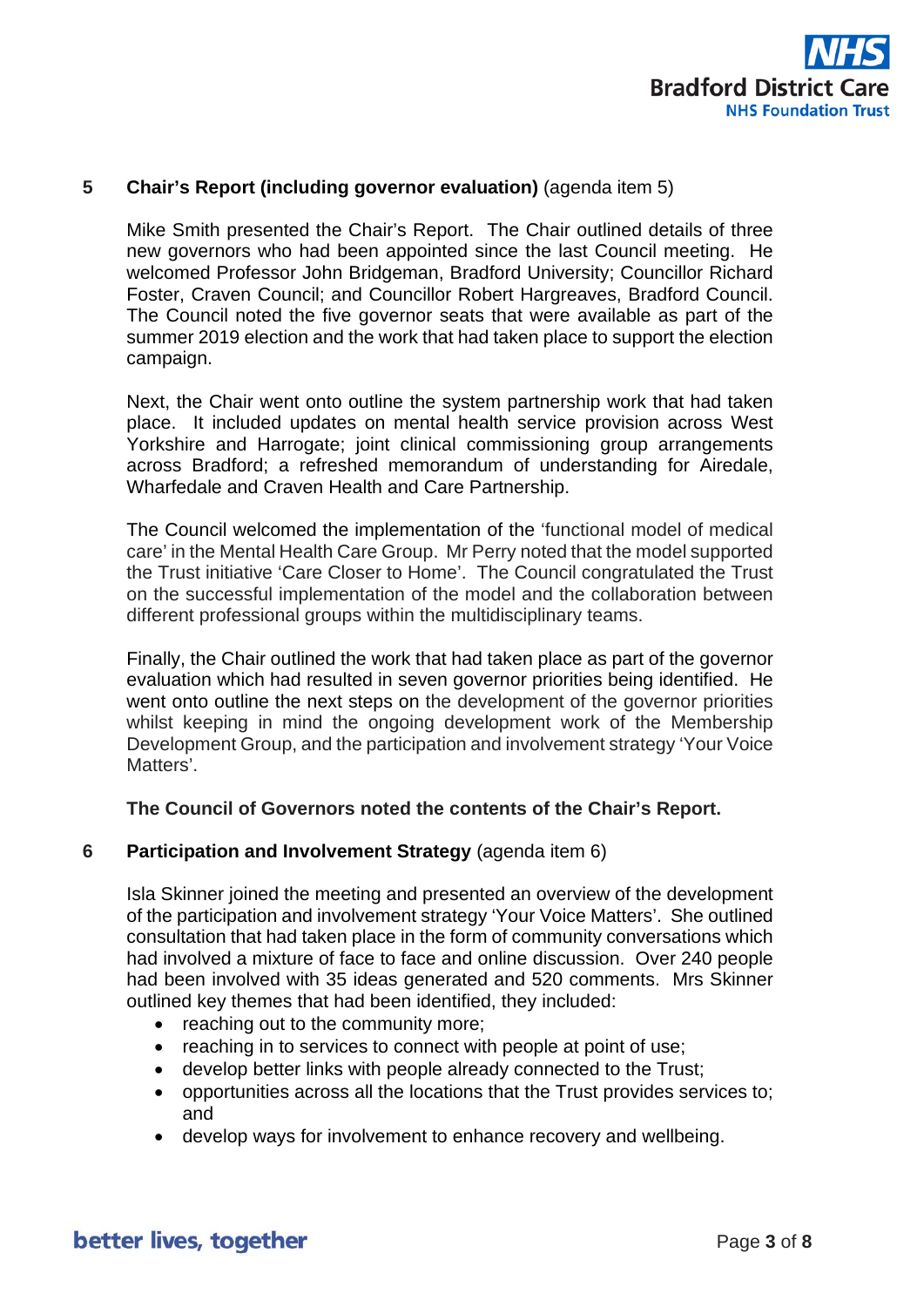

The Council discussed the developments made and provided feedback on the key themes, how governor roles interests and priorities map onto involvement, and how the governors could enable the strategy to be implemented.

### **The Council of Governors:**

- **welcomed the development of the participation and involvement strategy;**
- **noted the engagement expertise and networks amongst the governors; and**
- **noted the importance of lived experience and peer support as a therapeutic recovery tool.**

Surji Cair and Isla Skinner left the meeting.

### **7 Care Quality Commission Action Plan** (agenda item 7)

Debra Gilderdale presented the Care Quality Commission (CQC) action plan. She outlined that following the last CQC inspection of core services that had taken place February 2019, the Trust received a Section 29A warning letter that set out a number of areas for improvement. The Council noted that this was part of the CQC's enforcement regime that had highlighted areas that required significant improvement. In response, a rapid process improvement workshop took place between 1 and 5 April 2019 which resulted in key milestones and programmes of work being identified. Mrs Gilderdale outlined work that had taken place to develop the action plan, it included:

- benchmarking against other Trust's action plans;
- discussed the development and management of action plan with NHS Improvement, incorporating best practice;
- improved staff engagement and empowerment for staff leading on actions;
- service user and carer engagement; and
- team accountability for locally held improvement plans.

She went onto outline learning captured from the development and delivery of the 2018 CQC action plan and the timescales supporting the 2019 CQC action plan.

The Council went onto discuss the importance of demonstrating compliance against completed actions and articulating the development and improvement journey. Mrs Gilderdale outlined supporting governance plans which included the introduction of daily lean management; a weekly review of the action plan; daily and weekly 'report out' forums for staff. Mrs Panteli informed the Council on the reporting arrangements to the Board of Directors and the supporting subcommittees, to support proactive oversight and direction.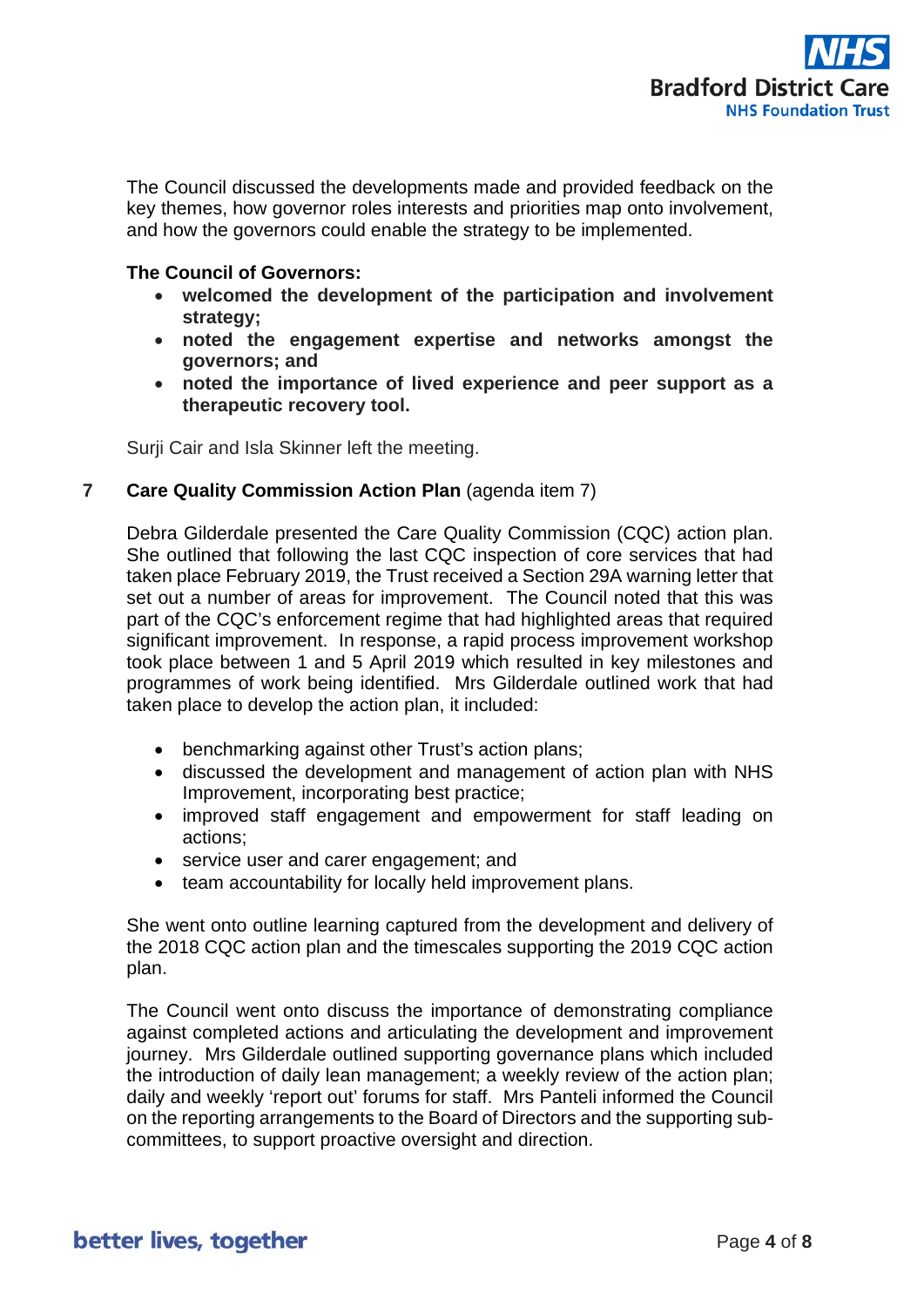

Next, the Council discussed staff engagement. Patrick Scott outlined that staff felt more empowered at the creation of new frameworks and structures to guide and support them. Mrs Panteli outlined that staff feedback was sought as part of the Board Walkabout visits to services to allow triangulation of information and gain immediate feedback from colleagues. Mrs Gilderdale informed the Council that staff feedback through open conversations featured as part of the daily and weekly 'report out' forums. Brent Kilmurray outlined that individual teams were supported to have a scheduled time-out to discuss the CQC report.

### **The Council of Governors:**

- **received the update on the development of the 2019 CQC action plan;**
- **noted the opportunities for governor involvement which included observing Board sub-committee meetings;**
- **noted the trust-wide implementation of daily lean management as a quality improvement methodology; and**
- **welcomed the time scales and supporting governance arrangement for the 2019 CQC action plan.**

Debra Gilderdale, Patrick Scott, and David Sims left the meeting.

### **8 Audit Committee Update** (agenda item 8)

David Banks presented the update from the Audit Committee. He outlined work of the Committee over 2018/19, which included:

- changes to internal audit programme on the 2018 CQC report;
- review of the Board Assurance Framework following a benchmarking exercise;
- internal audit (external organisation) had reviewed 24 reports, six received "high" assurance, 15 "significant assurance and three "limited" assurance;
- supported the governors through the re-appointment process for the external auditors (external organisation), received a clean audit opinion on the 2018/19 accounts; and
- received updates on counter-fraud work, with no significant issues raised.

Mr Banks went onto outline the remit of the Audit Committee, as a statutory subcommittee of the Board of Directors. The Council noted the role the Committee undertakes with governance, risk management and internal control.

### **The Council of Governors:**

- **welcomed the report for the Audit Committee 2018/19;**
- **noted the work underway to appoint a financially qualified nonexecutive director who would chair the Audit Committee; and**

better lives, together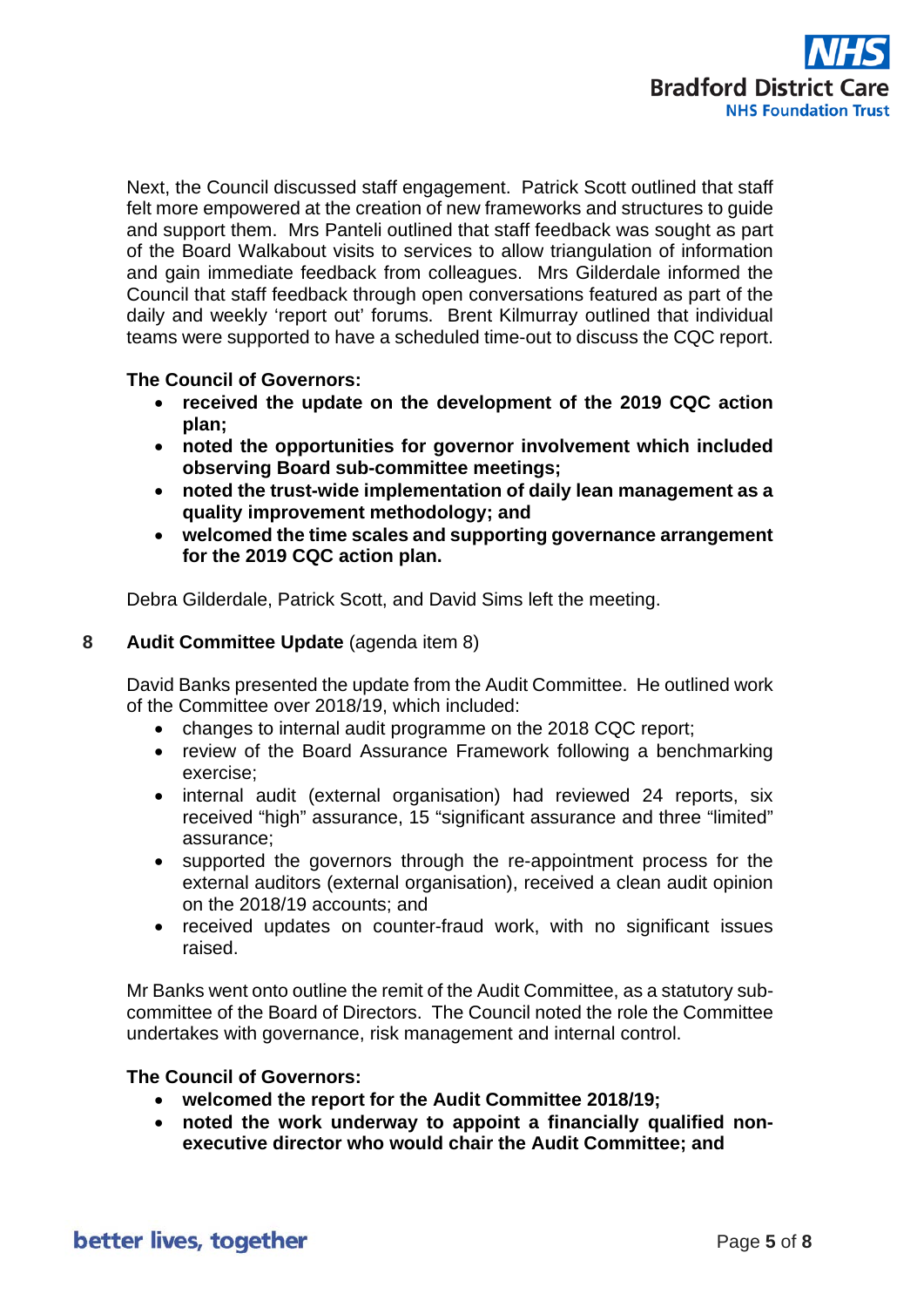

### • **noted the developments of audit in partnership and system working.**

### **9 Integrated Performance Report** (agenda item 9)

Mr Banks presented the Integrated Performance Report. He drew the Council's attention to data presented on out of area placements; financial position; maturity index; training; staff absence; and vacancies. The Council went onto discuss the contents of the report noting that a task and finish group would be established to help formulate the framework for a performance report for the Council of Governors. Governors were asked to express interest to the Chair **Governors** to form part of this group.

### **The Council of Governors noted the contents of the integrated performance report and how the data was used by the Board of Directors as part of the triangulation.**

**10 Election for the Lead Governor and Deputy Lead Governor** (agenda item 10)

Mr Hogg presented the outcome of the election for the Lead Governor and deputy Lead Governor, which was subject to ratification by the Council. He reminded the Council of the agreed process for the election and thanked Mr Perry and Mrs Green for submitting a nomination as part of the election. The Council noted that one nomination had been received for the Lead Governor role from Nicky Green. With one nomination received for the Deputy Lead Governor role from Colin Perry.

#### **The Council of Governors:**

- **acknowledged the outcome of the election;**
- **thanked the two candidates for all the time and effort they have put into standing;**
- **ratified the appointment of Nicky Green as the Lead Governor, and Colin Perry as the Deputy Lead Governor for a period of one-year commencing the 18 July 2019.**
- **11 2018/19 Annual Report and Accounts, and Quality Report (Account)**  (agenda item 11)

**The Council of Governors:**

- **received the 2018/19 Annual Report and Accounts, and Quality Report (Account);**
- **noted that it remains embargoed whilst it is laid before Parliament;**
- **welcomed the document being shared at the Annual Members' Meeting on 10 September 2019 where attendees would have opportunity to ask questions of the Board of Directors.**

better lives, together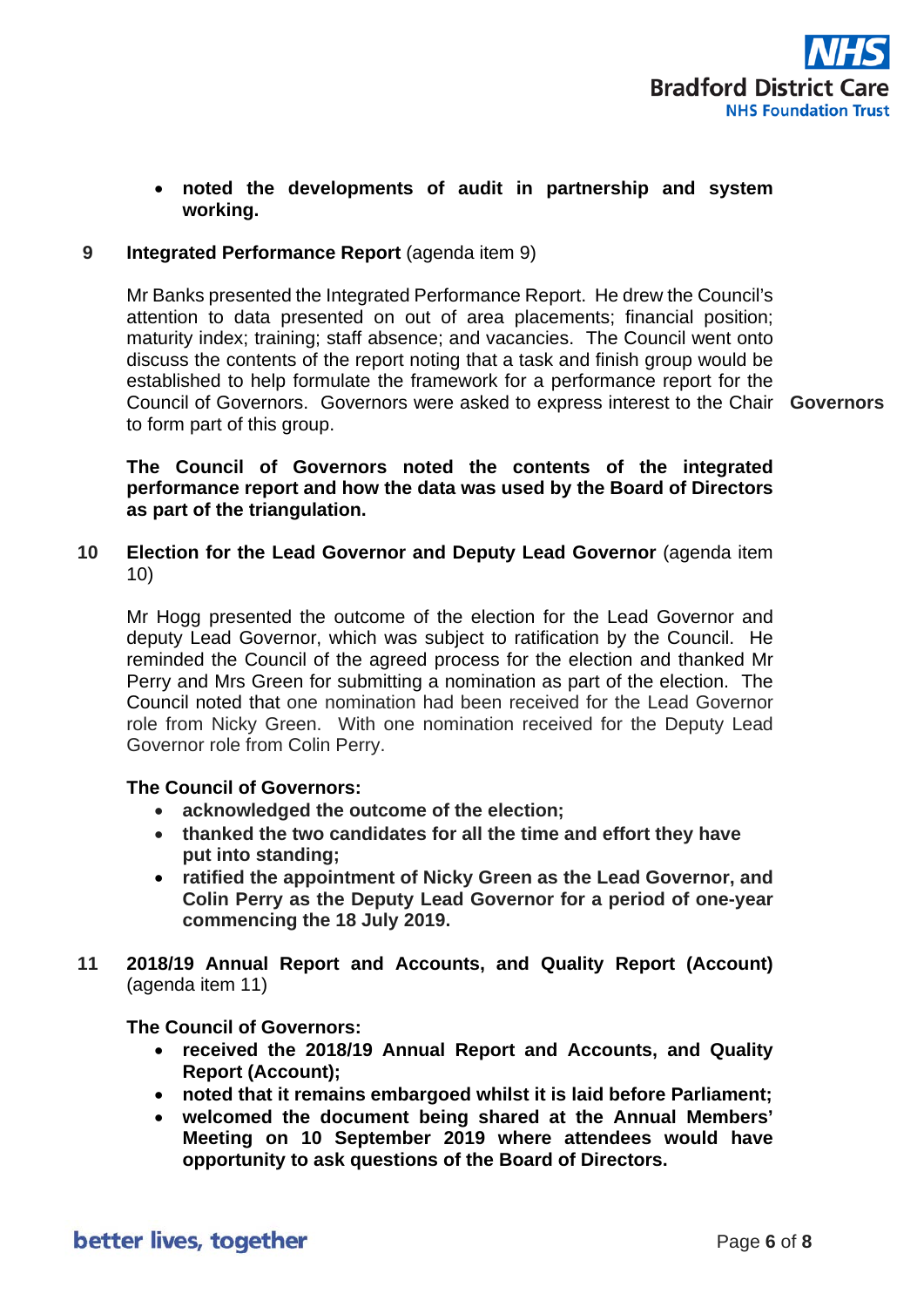

### **12 Care Trust Integrated Governance Guide** (agenda item 12)

Mr Hogg presented the Care Trust Integrated Governance Guide. He outlined that the guide will support front-line staff, managers, the Board of Directors and Council of Governors in the understanding and application of the Trust's governance arrangements. Describing a framework that fosters and embeds a culture of excellence in clinical practice, it enables the delivery of safe and highquality care to service users. Mr Hogg explained that the guide would feature as part of the new starter induction, with it being refreshed on a quarterly basis. He outlined the next steps for the guide which included staff consultation, and engagement and training support.

The Council went onto discuss the guide. Pamela Shaw recognised the importance of staff engagement and welcomed the scheduled engagement and training. Mr Perry suggested that parts of the guide form visual posters to be placed in key staff areas. Kevin Russell suggested that a glossary be added.

### **The Council of Governors welcomed the creation of the Care Trust Integrated Governance Guide and the supporting staff engagement, training and on-going development.**

Ruth Omenyo, Carole Panteli, Safeen Rehman, and Pamela Shaw left the meeting.

#### **13 Governance Matters** (agenda item 13)

Mr Hogg presented the governance matters report. He drew the Council's attention to the proposal for the Annual Members' Meeting. The Council noted that the event was a chance for Trust members, service users, carers, staff and members of the public to come together to learn more about Trust services, achievements and future vision. The event would feature presentations, one of which will be from the Trust's external auditors KPMG, who would present their findings on the Trust's Annual Report and Accounts for 2018/19. Mr Hogg went onto outline the proposal for the Governors' Stall that would feature as part of the Care Trust Marketplace. He asked governors to express their interest in **Governors** helping coordinate the Governors Stall to Fran Limbert.

Next, Mr Hogg outlined details of the Board Walkabout visits to services. On 27 June 2019 the Board visited inpatient services and provided front-line colleagues an important opportunity to engage with Board members, share feedback and raise any points directly with the Board. The schedule for future Board Walkabout visits to services was being coordinated, once finalised it would be shared with governors.

**Louise** 

**Hussain**

#### **The Council of Governors noted the contents of the report.**